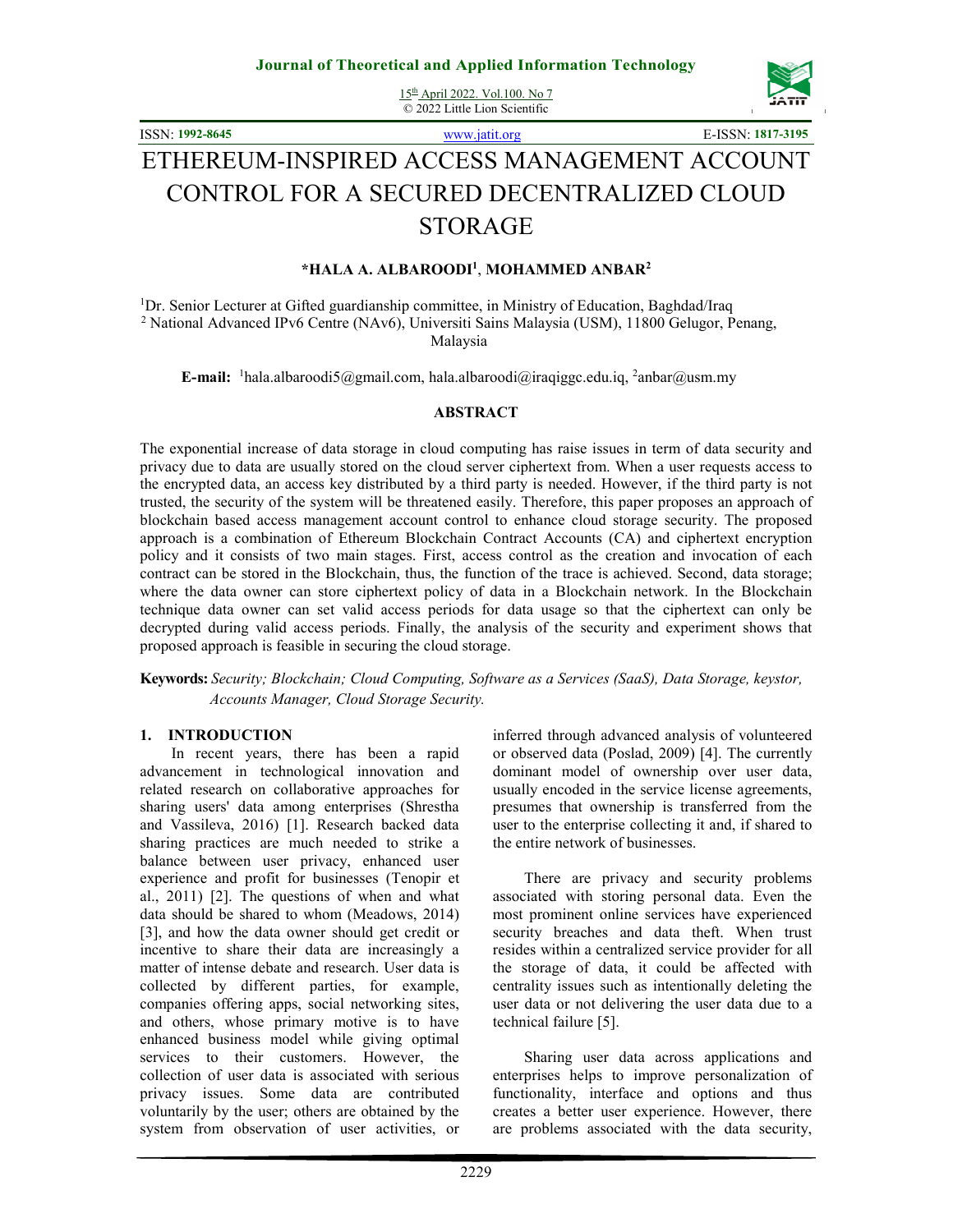15th April 2022. Vol.100. No 7 © 2022 Little Lion Scientific

|                 | $\sim$ 2022 Divite Divit Determine |                   |
|-----------------|------------------------------------|-------------------|
| ISSN: 1992-8645 |                                    | E-ISSN: 1817-3195 |
|                 | $\sim$<br>A 11                     |                   |

privacy and user control. Security of sharing has been addressed by standard security techniques as well as experimental scenario, for example, carrying out all the communication without trusting anybody and possibly replacing the centralized controlling authority [6]. Various advanced technologies have been deployed as computational backbones to collect and share user data including cloud computing services, Blockchain technology, Radio-Frequency Identification (RFID), as well as various security technologies to protect user data from the hackers (Shrestha, 2014) [7]. Federated learning (McMahan and Ramage, 2017) allows to mine data scattered in distributed locations [8]. However, the data security and privacy in CC are still challenging problems which need to be addressed. Therefore, this paper aims to tackle this problem by combining Blockchain-inspired access management account control for decentralized cloud storage. Proposing such approach will ensure scalable storage services without compromising the security. In particular, the proposed approach will strength the security for the completed eco-system.

The rest of the paper is organized as follows: provides an overview of cloud computing as well as the blockchain technology, and Ethereum. A brief analysis of the proposed approach for user data storage and sharing with their limitations is provided in section 3. Section 3.1 and 3.2 presents the proposed platform and its implementation. Evaluation for decentralized data sharing in a travel domain while ensuring users' privacy is presented in section 4. In section 5, we conclude our work.

## **2. BACKGROUND**

Both cloud computing and Blockchain are playing a vital role in changing enterprises' work environments and the way traditional computing works. Their emergence has not only gained momentum in the existing business infrastructure but has also changed the way the world of application development, storage, online transaction, and other services functions. Although cloud is a well-oiled model that can accelerate Blockchain projects, this merger of Blockchain cloud services are still in infancy. Let us now dig deeper into cloud computing and Blockchain [9].

# **2.1 Cloud Computing**

Cloud computing is the delivery of computing services that includes software, storage, servers, database, networking, analytics, intelligence, etc.

over the internet. All of these computing services provide flexible utilization of resources, rapid innovation, and economies of scale [10].

 A cloud computing is something that we can gain access to through the internet. It is cyberspace where we can access the data online. Meanwhile, cloud computing are provides services in three principal formats such as Software as a Service (SaaS), Platform as a Service (PaaS), Infrastructure as a Service (IaaS), as illustrated below in Figure. 1.



*Figure 1: Security elements in (SaaS, PaaS, IaaS) [10].* 

# **2.1.1 Security issues in Cloud Computing**

Cloud computing can push the execution of Blockchain technology-based projects with centralized control (as all the data remains stored in a company's centralized set of data centers) structure of data fetching [11].

Centralized systems have a core authority that dictates the truth to the other participants in the network. Only privileged users or institutions can access the history of transections or confirm new transections. Data and its existence in a cloud can be either public or private, or hybrid which means it can be either visible or kept hidden from other users. Cloud computing mostly runs on a traditional database structure where the stored data resides in the machines involving participants. However, cloud computing presents an added level of risk because essential services are often outsourced to a third party, which makes it harder to maintain data security and privacy, support data and service availability, and demonstrate compliance [12]. As indicated in Figure 2.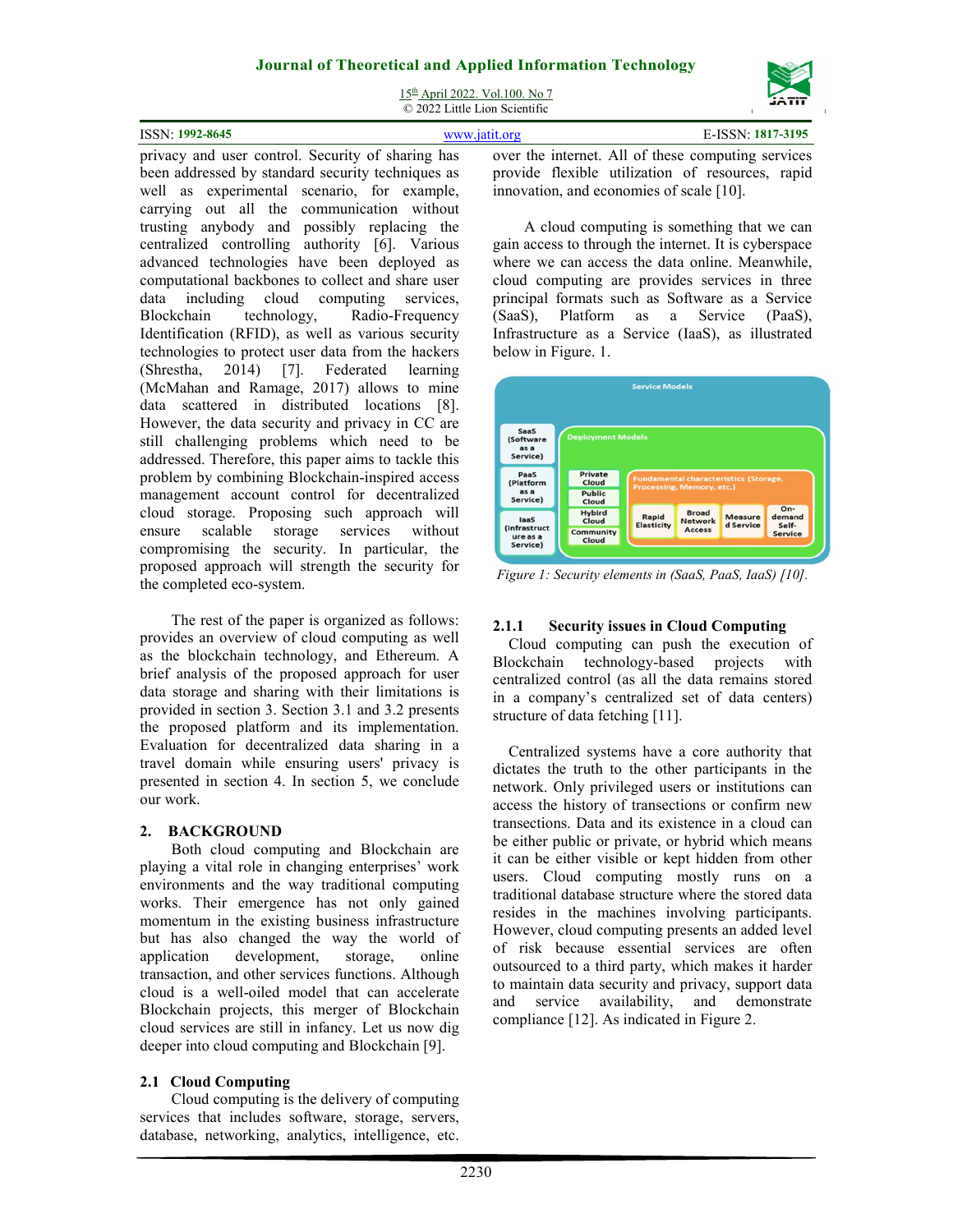



all nodes connected to the cloud<br>nodes send raw data to the cloud<br>nodes communicate through the cloud<br>nodes do not shares resources or collaborate<br>fixed hierarchy

*Figure 2: Central database on Cloud.* 

Some of Companies like Amazon Web Services (AWS), Alibaba Cloud, Google, IBM, and Microsoft provide cloud computing services. The application of cryptographic methods and the sharing of encryption data keys can help maintain confidentiality of sensitive user data against untrusted servers. Moreover, the cryptographic key management need to secure the cryptographic key management system in the cloud paradigm [13].

According to Bennani, key management for databases in cloud computing environments enables subsets of users to use encrypted/decrypted data. The Bennani framework suggests a method by which an encrypted database can be shared among different users in cloud computing environments (Bennani, N. et al., 2010) [14].

# **2.2 Blockchian**

Blockchain is Distributed Ledger Technology (DLT) as it creates shared ledger databases. This technology also keeps a record of the history of the transacted digital assets that are unchangeable and transparent by decentralization and cryptographic hashing. Here, multiple parties agree on transaction specifications while guaranteeing accuracy and preventing tampering of data/records without the support of any trusted centralized authority. Blockchain has gained exponential popularity due to its promising and revolutionary technology. It reduces the risk of any technical transaction, casts out fraud, and delivers transparency in a scalable way for multiple uses. There are three essential concepts in Blockchain: Blocks, Nodes, and Miners [15].

All the data resides within the block. The system randomly generates a 32-bit whole number known as nonce as and when the block generates. A block header hash is then generated. Hash is a 256-bit cipher merged with the nonce. Blockchain classified four main types based on access limit:

Data in the form of records are immutable in Blockchain, whereas data residing in the cloud are mutable. Blockchain does not provide any service as it is a magnificent technological advancement that is a decentralized, distributed ledger that keeps a record of the provenance of a digital asset. Blockchain networks can have different implications regarding the privileges for participation and data access. Therefore, you can find two different types of labeling for Blockchain networks. Depending on the privileges for participation in the Blockchain networks [17]. On the other hand, the methods for participants to gain access to the network determine whether the Blockchain network is permissioned or permissionless as will discussed in the next secition.

# **2.2.1 Security issues in Blockchain**

There are three categories of the blockchain, each with a slightly different set of protocols and consensus mechanisms. The consensus is to achieve agreement across validators (or miners) in a network on every new ledger of transactions. The blockchain is usually equipped with consensus protocols to tolerate unreliable involved parties or malicious nodes. The first category of blockchain is public in which anyone can participate in the chain and contribute to the consensus process. The read permission or the right to see the public blockchain is always open to anyone with access to the internet. The second category of blockchain is a consortium in which pre-selected nodes control the consensus process.

The right to see the consortium blockchain remains either public or restricted to the participants. The third type is private blockchain in which the transactions are contained within a closed community and are of interest only to the members of the community present in the chain [18].

 The private blockchain adopts the core idea of blockchain as a distributed ledger technology (DLT) but assigns the private validator, which is a member of a consortium or separate legal entities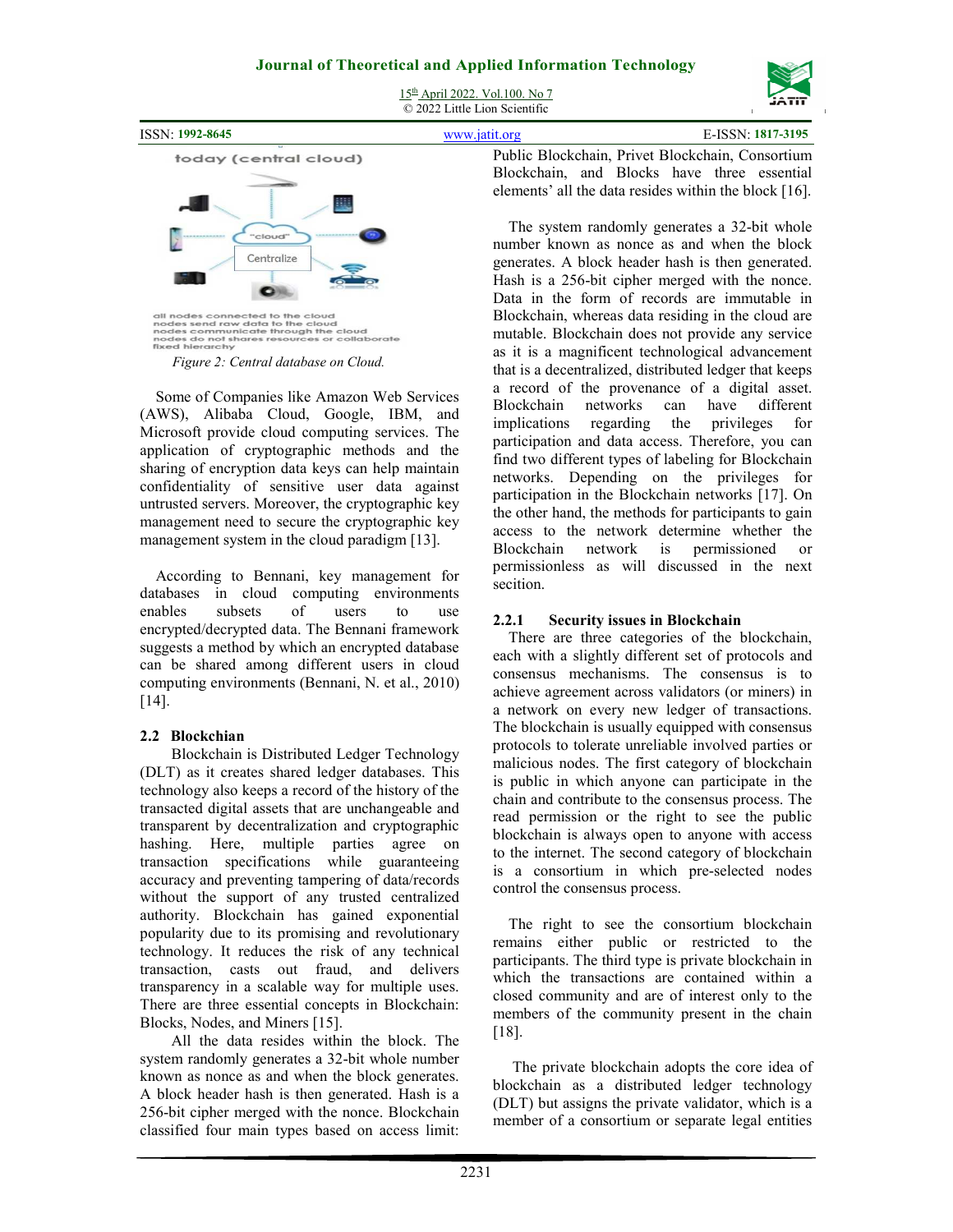15th April 2022. Vol.100. No 7 © 2022 Little Lion Scientific

| ISSN: 1992-8645 |                    |            | 7-3195<br>101/ |
|-----------------|--------------------|------------|----------------|
| $\sim$ $\sim$   | $\sim$ $\sim$<br>. | ---------- |                |

of the same organization. Blockchain guarantees the prevention of the tempering of data without relying on any third-party trusted centralized authority, whereas the cloud does not assure complete integrity and tamper-free data. Blockchain has a core principle of decentralization, which means it does not store any of its information in one space. Some of projects like Ethereum, Bitcoin, Hyperledger Fabric, and Quorum use Blockchain technology [21,22]. In addition, decentralized systems have a no core authority that dictates the truth to the other participants in the network. Every participant's in the network can access the history of transections or confirm new transection as illustrated in Figure 3.





*Figure 3: Decentralizing Database On Blockchain[19].* 

#### **a) Security Issues in Public Blockchain**

A public Blockchain is a Blockchain that anyone in the world can read, anyone in the world can send transactions to and expect to see them included if they are valid, and anyone in the world can participate in the consensus process for determining what blocks get added to the chain and what the current state is. As a substitute for centralized or quasi-centralized trust, public Blockchain are secured by crypto economics the combination of economic incentives and cryptographic verification using mechanisms such as proof of work or proof of stake, following a general principle that the degree to which someone can have an influence in the consensus process is proportional to the quantity of economic resources that they can bring to bear. These Blockchain are generally considered to be "fully decentralized". The advantages of public Blockchain generally fall into two major categories:

Public Blockchains provide a way to protect the users of an application from the developers, establishing that there are certain things that even the developers of an application have no authority to do. From a naive standpoint, it may be hard to understand why an application developer would want to voluntarily give up power and hamstring themselves. However, more advanced economic analysis provides two reasons why, in Thomas Schelling's words, weakness can be strength. First, if you explicitly make it harder or impossible for yourself to do certain things, then others will be more likely to trust you and engage in interactions with you, as they are confident that those things are less likely to happen to them. Second, if you personally are being coerced or pressured by another entity, then saying "I have no power to do this even if I wanted to" is an important bargaining chip, as it discourages that entity from trying to compel you to do it. A major category of pressure or coercion that application developers are at risk of is that by governments, so "censorship resistance" ties strongly into this kind of argument [20].

Public Blockchains are open, and therefore are likely to be used by very many entities and gain some network effects. To give a particular example, consider the case of domain name escrow. Currently, if A wants to sell a domain to B, there is the standard counterparty risk problem that needs to be resolved: if A sends first, B may not send the money, and if B sends first then A might not send the domain. To solve this problem, we have centralized escrow intermediaries, but these charge fees of three to six percent. However, if we have a domain name system on a Blockchain, and a currency on the same Blockchain, then we can cut costs to near-zero with a smart contract: A can send the domain to a program which immediately sends it to the first person to send the program money, and the program is trusted because it runs on a public Blockchain. Note that in order for this to work efficiently, two completely heterogeneous asset classes from completely different industries must be on the same database not a situation which can easily happen with private ledgers. Another similar example in this category is land registries and title insurance, although it is important to note that another route to interoperability is to have a private chain that the public chain can verify, BTC relay-style, and perform transactions cross-chain [21,22].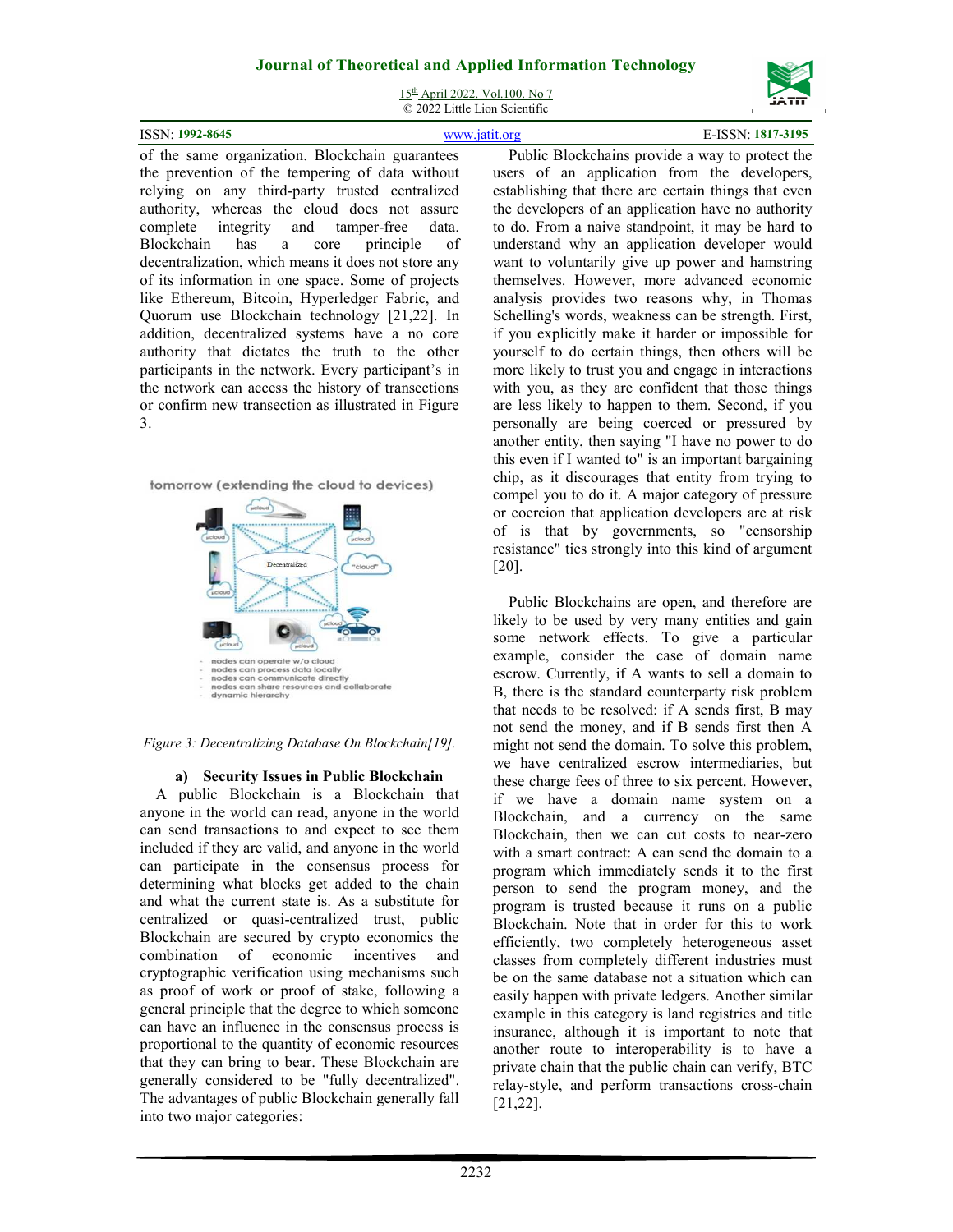15th April 2022. Vol.100. No 7 © 2022 Little Lion Scientific

| $: 1992 - 8645$<br>ISSN: |  |
|--------------------------|--|
|                          |  |

In some cases, these advantages are unneeded, but in others they are quite powerful enough to be worth 3x longer confirmation times and paying \$0.03 for a transaction (or, once scalability technology comes into play, \$0.0003 for a transaction). Note that by creating privately administered smart contracts on public Blockchain, or cross-chain exchange layers between public and private Blockchain, one can achieve many kinds of hybrid combinations of these properties. The solution that is optimal for a particular industry depends very heavily on what your exact industry is. In some cases, public is clearly better; in others, some degree of private control is simply necessary. As is often the case in the real world, it depends.

Even public Blockchain have some disadvantages like the network can be slow, and companies can't restrict access or use. If hackers gain 51% or more of the computing power of a public Blockchain network, they can unilaterally alter it, Godefroy said. Public Blockchain s also don't scale well. The network slows down as more nodes join the network.

### **b) Security Issues in Private Blockchain**

Private Blockchain is a Blockchain where write permissions are kept centralized to one organization. Read permissions may be public or restricted to an arbitrary extent. Likely applications include database management, auditing, etc internal to a single company, and so public readability may not be necessary in many cases at all, though in other cases public auditability is desired. Advantages of private Blockchain like the consortium or company running a private Blockchain can easily, if desired, change the rules of a Blockchain, revert transactions, modify balances, etc. In some cases, eg. national land registries, this functionality is necessary; there is no way a system would be allowed to exist where Dread Pirate Roberts can have legal ownership rights over a plainly visible piece of land, and so an attempt to create a government-uncontrollable land registry would in practice quickly devolve into one that is not recognized by the government itself. Of course, one can argue that one can do this on a public Blockchain by giving the government a backdoor key to a contract; the counter-argument to that is that such an approach is essentially a Rube Goldbergian alternative to the more efficient route of having a private Blockchain, although there is in turn a partial counter-argument to that that I will describe later [20].

The validators are known, so any risk of a 51% attack arising from some miner collusion in China does not apply. Transactions are cheaper, since they only need to be verified by a few nodes that can be trusted to have very high processing power, and do not need to be verified by ten thousand laptops. This is a hugely important concern right now, as public Blockchain tend to have transaction fees exceeding \$0.01 per tx, but it is important to note that it may change in the long term with scalable Blockchain technology that promises to bring public-Blockchain costs down to within one or two orders of magnitude of an optimally efficient private Blockchain system.

Nodes can be trusted to be very well connected, and faults can quickly be fixed by manual intervention, allowing the use of consensus algorithms which offer finality after much shorter block times. Improvements in public Blockchain technology, such as Ethereum 1.0's uncle concept and later proof of stake, can bring public Blockchains much closer to the "instant confirmation" ideal (eg. offering total finality after 15 seconds, rather than 99.9999% finality after two hours as does Bitcoin), but even still private Blockchains will always be faster and the latency difference will never disappear as unfortunately the speed of light does not increase by 2x every two years by Moore's law. If read permissions are restricted, private Blockchains can provide a greater level of, well, privacy as well as MultiChain [21,22].

Given all of this, it may seem like private Blockchain are unquestionably a better choice for institutions. However, even in an institutional context, public Blockchains still have a lot of value, and in fact this value lies to a substantial degree in the philosophical virtues that advocates of public Blockchain s have been promoting all along, among the chief of which are freedom, neutrality and openness. In addition, private Blockchain have disadvantages such as include the controversial claim that they aren't true Blockchains, since the core philosophy of Blockchain is decentralization. It's also more difficult to fully achieve trust in the information, since centralized nodes determine what is valid. The small number of nodes can also mean less security. If a few nodes go rogue, the consensus method can be compromised. Additionally, the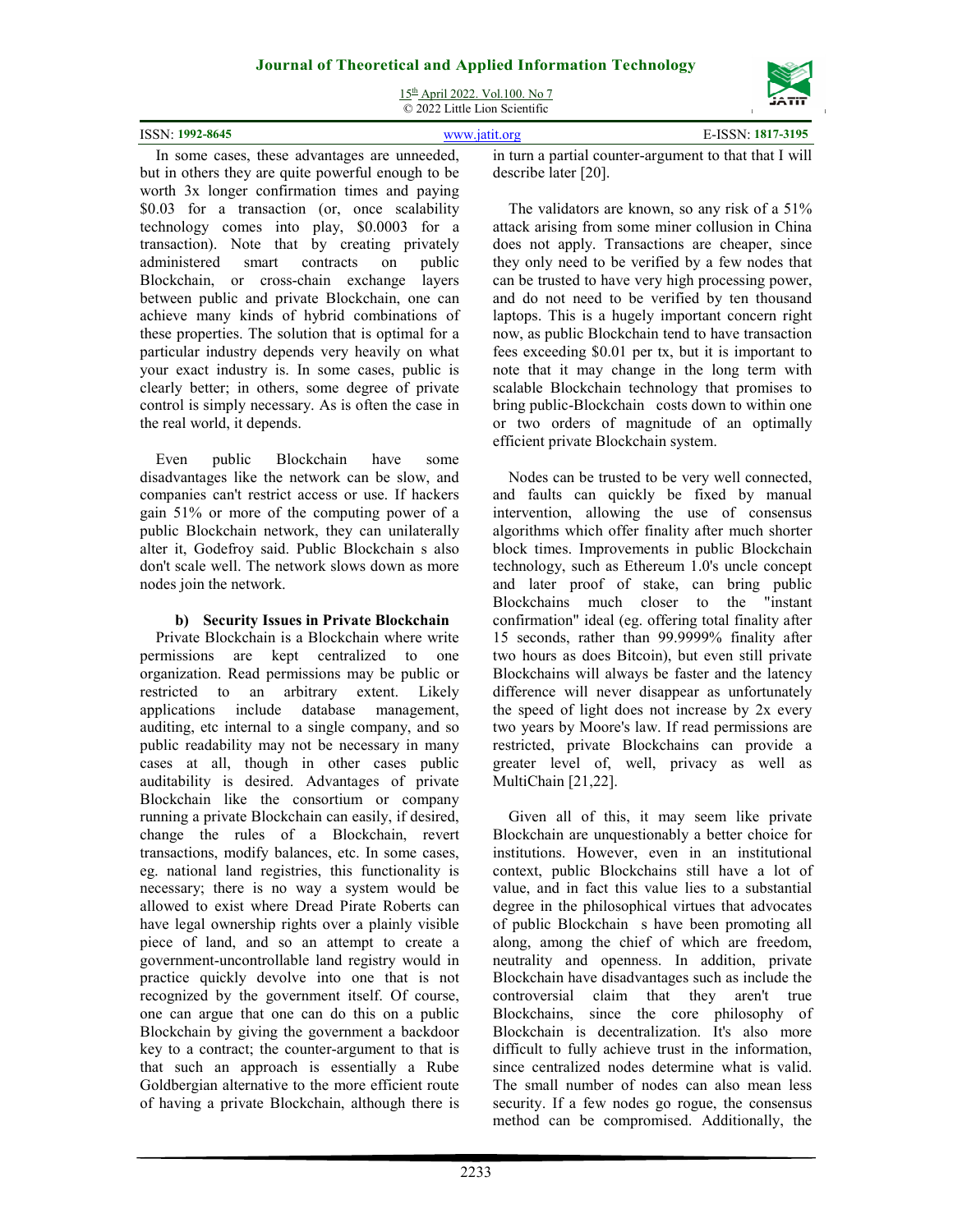15th April 2022. Vol.100. No 7  $\overline{Q}$  2022 Little Lion Scientific

|                                                       | $\sim$ 2022 DRUG DRUG Decretion                |                   |
|-------------------------------------------------------|------------------------------------------------|-------------------|
| <b>ISSN: 1992-8645</b>                                | www.jatit.org                                  | E-ISSN: 1817-3195 |
| source code from private Blockchain is often          | One of the big advantages of hybrid Blockchain |                   |
| proprietary and closed. Users can't independently     | is that, because it works within a closed      |                   |
| audit or confirm it, which can lead to less security. | ecosystem, outside hackers can't mount a 51%   |                   |

There is no anonymity on a private Blockchain, either [21,22].

#### **c) Security Issues in Consortium Blockchain**

Consortium Blockchain, also known as a federated Blockchain, or permissioned Blockchain, is similar to a hybrid Blockchain in that it has private and public Blockchain features. But it's different in that multiple organizational members collaborate on a decentralized network. Essentially, a consortium Blockchain is a private Blockchain with limited access to a particular group, eliminating the risks that come with just one entity controlling the network on a private Blockchain.

In a consortium Blockchain, the consensus procedures are controlled by preset nodes [21,22]. It has a validator node that initiates, receives and validates transactions. Member nodes can receive or initiate transactions. Advantages of consortium Blockchain tends to be more secure, scalable and efficient than a public Blockchain network. Like private and hybrid Blockchain, it also offers access controls. Consortium Blockchain have some of disadvantages like less transparent than public Blockchain. It can still be compromised if a member node is breached; the Blockchain's own regulations can impair the network's functionality [20].

## **d) Security Issues in Hybrid Blockchain**

Hybrid Blockchain, a type of Blockchain technology that combines elements of both private and public Blockchain. It lets organizations set up a private, permission-based system alongside a public permissionless system, allowing them to control who can access specific data stored in the Blockchain, and what data will be opened up publicly. Typically, transactions and records in a hybrid Blockchain are not made public but can be verified when needed, such as by allowing access through a smart contract. Confidential information is kept inside the network but is still verifiable. Even though a private entity may own the hybrid Blockchain, it cannot alter transactions. When a user joins a hybrid Blockchain, they have full access to the network. The user's identity is protected from other users, unless they engage in a transaction. Then, their identity is revealed to the other party [20].

One of the big advantages of hybrid Blockchain is that, because it works within a closed ecosystem, outside hackers can't mount a 51% attack on the network. It also protects privacy but allows for communication with third parties. Transactions are cheap and fast, and it offers better scalability than a public Blockchain network. Hybrid Blockchain have disadvantages of isn't completely transparent because information can be shielded. Upgrading can also be a challenge, and there is no incentive for users to participate or contribute to the network.

As summery the right to see the private Blockchain remains restricted to the participants. The Blockchain can also be referred to as permissioned or permissionless, each with slightly different properties. Permissioned Blockchain is faster, usually; a trusted network offering managed upkeep and private membership such that members can contribute to the consensus process only after meeting some criteria [21, 22]. On the other hand, permissionless Blockchain is slower, trust-free, open, transparent, and a public membership network such that any members can contribute to the consensus process without any restriction (Wood, 2016) [27]. Therefore, depending upon the consensus mechanism, different Blockchains may be suitable for distinct types of business use cases as shown in table 1.

|  | Table 1 :Security Issue in Blockchain Categories |  |
|--|--------------------------------------------------|--|
|  |                                                  |  |

|               | Public             | Private                                             | Hybrid                                              | Consortium                                    |
|---------------|--------------------|-----------------------------------------------------|-----------------------------------------------------|-----------------------------------------------|
| Permissioned  | Not-<br>Permission | Yes-<br>Permission                                  | Yes-<br>Permission                                  | Yes-<br>Permission                            |
| speed         | slow               | fast                                                | fast                                                | fast                                          |
| Read          | Open to<br>any one | Restricted to an<br>authorize set of<br>participant | Restricted to an<br>authorize set of<br>participant | All of sub set<br>of authorize<br>participant |
| Write         | Anyone             | Authorize<br>participants                           | Authorize<br>participants                           | Authorize<br>participants                     |
| Trust         | Trustless          | Trusted                                             | Trusted                                             | Trusted                                       |
| Decentralized | Fully              | Not-<br>decentralized                               | Partially<br>centralized                            | Partially<br>centralized                      |
| Identity      | Not known          | known                                               | known                                               | known                                         |
| Consensuses   | Proof-of-<br>work  | Proof-of-stake/<br>pre-approved<br>participations   | pre-approved<br>participations                      | pre-approved<br>participations                |

# **2.3 Management Account Control (Ethereum)**

Accounts play a central role in Ethereum. There are two types of accounts: Externally Owned Accounts (EOAs) and Contract Accounts (CA). Here we focus on externally owned accounts, which will be referred to simply as accounts. Contract accounts will be referred to as contracts. This generic notion of account subsuming both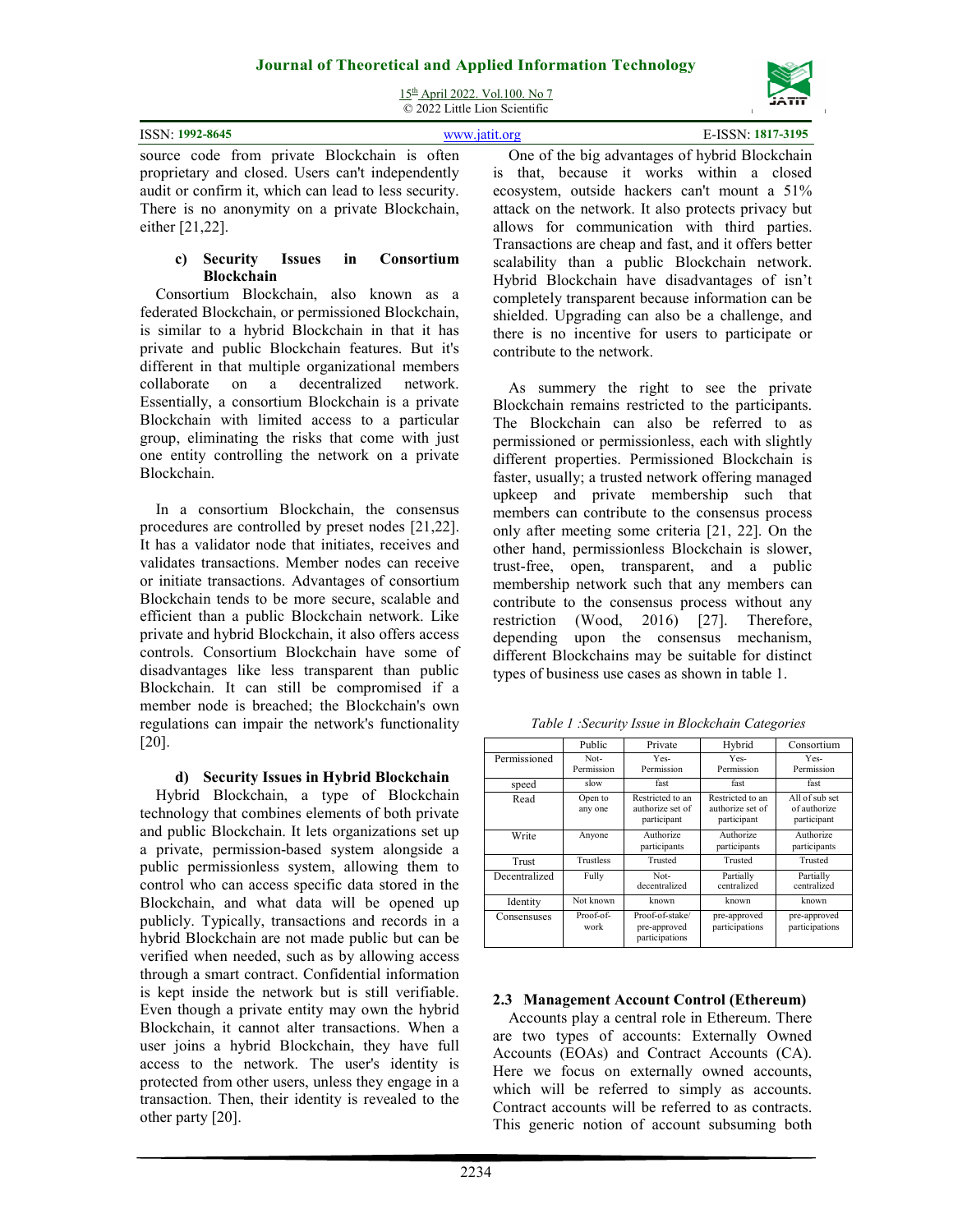# **Journal of Theoretical and Applied Information Technology**  15th April 2022. Vol.100. No 7



|                                                      | © 2022 Little Lion Scientific |                                                  | ------            |
|------------------------------------------------------|-------------------------------|--------------------------------------------------|-------------------|
| ISSN: 1992-8645                                      |                               | www.jatit.org                                    | E-ISSN: 1817-3195 |
| externally owned accounts and contracts is           |                               | client or sync up with the BlockChain to use the |                   |
| justified in that these entities are so called state |                               | geth account command.                            |                   |

These entities have a state: accounts have balance and contracts have both balance and contract storage. The state of all accounts is the state of the Ethereum network which is updated with every block and which the network really needs to reach a consensus about. Accounts are essential for users to interact with the Ethereum BlockChain via transactions. If we restrict Ethereum to only externally owned accounts and allow only transactions between them, we arrive at an "altcoin" system that is less powerful than bitcoin itself and can only be used to transfer ether.

Accounts represent identities of external agents (e.g., human personas, mining nodes or automated agents). Accounts use public key cryptography to sign transaction so that the EVM can securely validate the identity of a transaction sender.

#### **2.3.1 Keyfiles**

objects [23-25].

Every account is defined by a pair of keys, a private key and public key. Accounts are indexed by their address which is derived from the public key by taking the last 20 bytes. Every private key/address pair is encoded in a keyfile. Keyfiles are JSON text files which you can open and view in any text editor. The critical component of the keyfile, your account's private key, is always encrypted, and it is encrypted with the password you enter when you create the account. Keyfiles are found in the keystore subdirectory of your Ethereum node's data directory. It's important to back up our keyfiles regularly. Creating an account must create a key is tantamount [26].

- No need to tell anybody else you're doing it
- No need to synchronize with the BlockChain
- No need to run a client
- No need to be connected to the internet

Of course your new account will not contain any Ether. But it'll be yours and you can be certain that without your key and your password, nobody else can ever access it. It is safe to transfer the entire directory or any individual keyfile between Ethereum nodes. Once you have the geth client installed, creating an account is merely a case of executing the geth account new command in a terminal. Note that you do not have to run the geth \$ geth account new

Your new account is locked with a password. Please give a password. Do not forget this password.

- Passphrase:
- Repeat Passphrase:
- Address: {168bc315a2ee09042d83d7c5811b533620531 f67}

For non-interactive use you supply a plaintext password file as argument to the password flag. The data in the file consists of the raw bytes of the password optionally followed by a single newline.

 \$ geth password /path/to/password account new

#### **2.3.2 Encrypted Keystores**

Although handling accounts locally to an application does provide certain security guarantees, access keys to Ethereum accounts should never lay around in cleartext form. As such, provide an encrypted keystore that provides the proper security guarantees for you without requiring a thorough understanding from your part of the associated cryptographic primitives. The important thing to know when using the encrypted keystore is that the cryptographic primitives used within can operate either in standard or light mode [28]. The former provides a higher level of security at the cost of increased computational burden and resource consumption:

- standard needs 256MB memory and 1 second processing on a modern CPU to access a key
- light needs 4MB memory and 100 millisecond processing on a modern CPU to access a key

As such, standard is more suitable for native applications, but you should be aware of the tradeoffs nonetheless in case you you're targeting more resource constrained environments.

#### **2.3.3 Keystores from Go**

The encrypted keystore is implemented by the accounts manager structure from (the github.com/ethereum/go-ethereum/accounts package) [28], which also contains the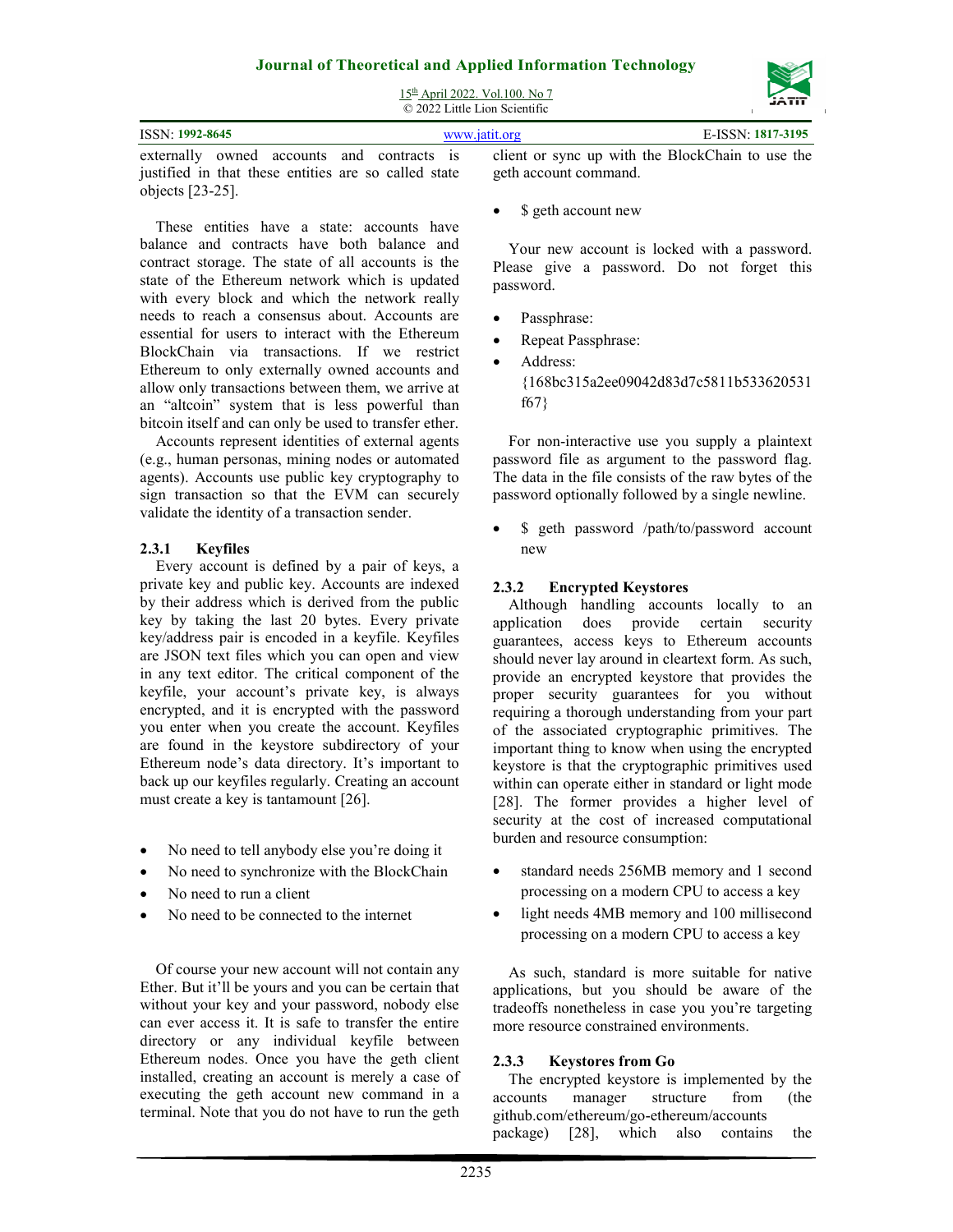

15th April 2022. Vol.100. No 7  $\overline{Q}$  2022 Little Lion Scientific

|                                                   | $\approx$ 2022 Little Libri Scientific |                                        |
|---------------------------------------------------|----------------------------------------|----------------------------------------|
| <b>ISSN: 1992-8645</b>                            | www.jatit.org                          | E-ISSN: 1817-3195                      |
| configuration constants for the standard or light | 2.3.5 Signing from Go                  |                                        |
| security modes. Note (to do client side account   |                                        | Assuming we already has an instance of |

security modes. Note (to do client side account management from Go, you'll need to import only the accounts package into your code):

- import "github.com/ethereum/goethereum/accounts"
- import"github.com/ethereum/gothereum/accounts/keystore"
- import "github.com/ethereum/goethereum/common"

Afterwards you can create a new encrypted account manager via:

- ks:=keystore.NewKeyStore("/path/to/keystore ", keystore.StandardScryptN, keystore.StandardScryptP)
- am:=accounts.NewManager(&accounts.Confi g{InsecureUnlockAllowed: false}, ks)

The path to the keystore folder needs to be a location that is writable by the local user but nonreadable for other system users (for security reasons obviously), so we'd recommend placing it either inside your user's home directory or even more locked down for backend applications.

## **2.3.4 Accounts from Go**

An Ethereum account is implemented by the accounts.

Account struct from the github.com/ethereum/go-ethereum/accounts package.

Assuming has an instance of accounts. Manager called am from the previous section, we can easily execute all of the described lifecycle operations with a handful of function calls (error handling omitted).

If accounts. Account can be used to access various information about specific Ethereum accounts, they do not contain any sensitive data (such as passphrases or private keys) [28], rather act solely as identifiers for client code and the keystore. Susceptibility of Authentication Data (Choudhury, A. J. et al., 2011) [29].

Assuming we already has an instance of an account. Manager called am from the previous sections, then, can create a new account to sign transactions with via it's already demonstrated a new account method; and to avoid going into transaction creation for now, we can hardcode a random common (#Hash to sign instead).

Approach that maintains the integrity of data by using a consensus mechanism. A third-party intermediary is not required and trust is developed through a public ledger stored in a decentralized manner in order to ensure secure distributed transactions in a trustless environment [30]. The blockchain protocol is a potential candidate that may bring some evolutionary changes to traditional IT security [29].

## **3. THE PROPOSED APPROACH**

The proposed approach decentralized cloud Blockchain storage, there is no trusted third party in the proposed approach. The proposed approach has two main stages. First, as the access control, data owner can set valid access periods for data usage so that the ciphertext can only be decrypted during valid access periods; as well as the creation and invocation of each contract can be stored in the Blockchain, thus, the function of the trace is achieved. Second, the cloud Blockchain technology is used; the data owner can store ciphertext of data in a Blockchain network. The analysis of the security and experiment shows that proposed approach is feasible.

This section thoroughly explains the proposed blockchain based access management account control approach to enhance cloud storage security. The proposed approach consists of two main stages namely (i) access control management and (ii) Blockchain cloud storage as shown in Figure 4, 5, and 6.

# **3.1 Access Control Management**

A better access control model in cloud computing provides scalability, security, and the best access control mechanism for outsourced data in cloud computing by combining three different advanced cryptographic and re-encryption techniques (Yu, S. et al., 2010) [31].

Cloud computing servers maintain an Attribute History List (AHL) that includes the evolutionary history of each attribute and the PRE keys; different data files can contain common subsets of attributes. Each attribute is associated with a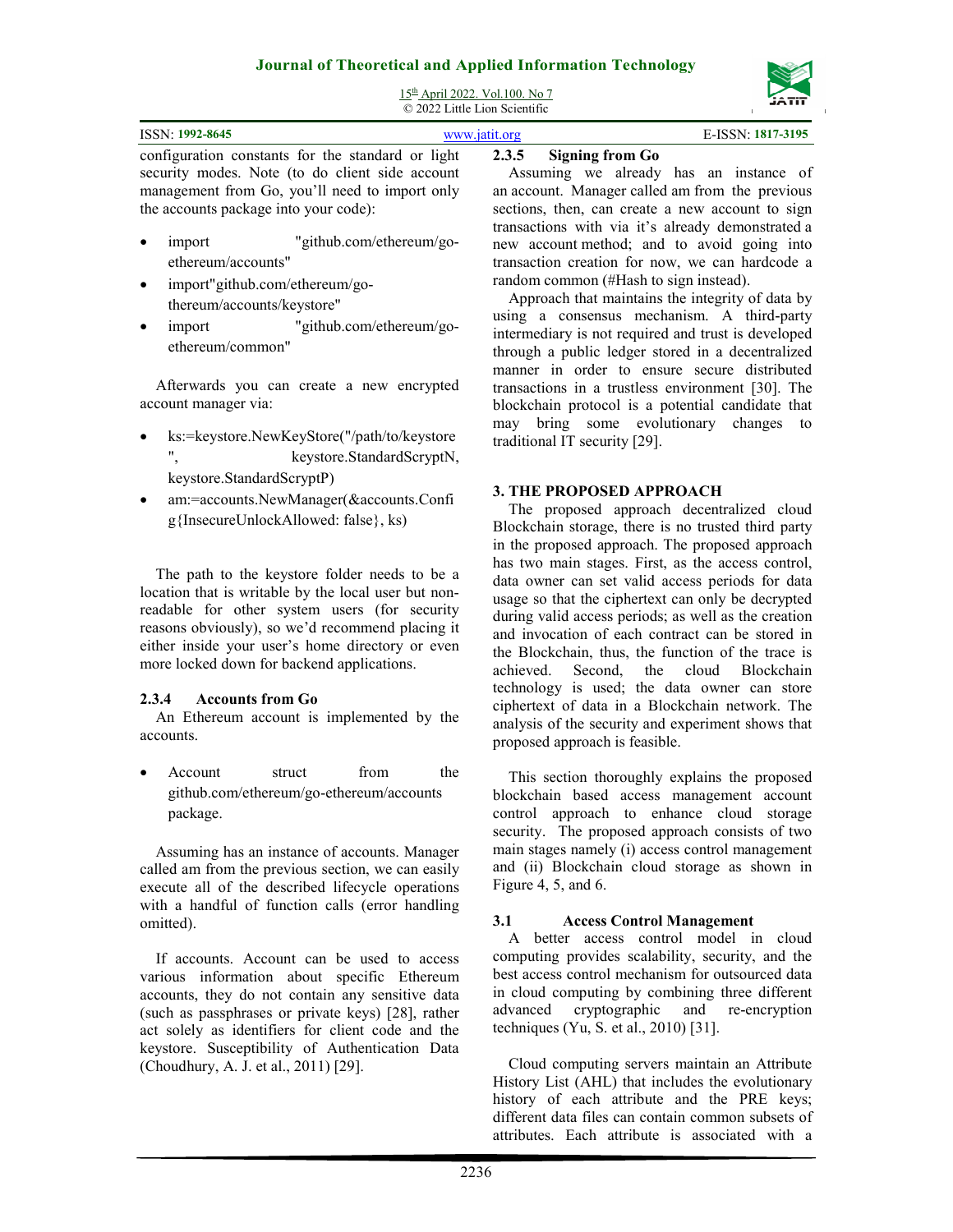

15<sup>th</sup> April 2022. Vol.100. No 7 © 2022 Little Lion Scientific

| ISSN: 1992-8645                                 | E-ISSN: 1817-3195<br>www.jatit.org            |  |
|-------------------------------------------------|-----------------------------------------------|--|
| version number for attribute update; one dummy  | be employed. CAPTACH could be one of the best |  |
| attribute (AttD) is utilised for key management | selections to address this issue. In a study  |  |

attribute (AttD) is utilised for key management. This dummy attribute must be contained in every data file's attribute set and never updated; generally. Security documents suggests the use of eXtensible Access Control Markup Language (XACML) to control access to cloud computing resources. As clarified in Figure 4.



#### *Figure 4: Access Control Management Main Steps*

Access control services should be made sufficiently flexible when enforcing the principle of least benefit and they should integrate privacy protection requirements via the use of complex rules. However, (Fakhar, F. and Shibli, M. A., 2013) have suggested an effective, robust, and incorporable security protocol for symmetric cryptographic key management in the cloud computing environment [40]. Their technique is established using secret splitting and files computation mechanisms.

Furthermore, users need to access control and authentication must be designed to prevent accidental users from engaging in malicious practices and to prevent spammers and bots from registering on any site (Choudhury, A. J. et al., 2011) [29]. A user may consider registering for a Completely Automated Public Turing Test to Tell Computers and Humans Apart (CAPTCHA) as CAPTCHA is easy to set up and is well designed, free, and accessible. In addition, it does not require the installation of third-party libraries.

Moreover, several methods have been applied to provide a secure access to the cloud Blokchain resources. However, in many situations this could not be sufficient. For instance, in DDoS attacks, which are mainly based on robots, a mechanism to differentiate between real users and robots, need to selections to address this issue. In a study conducted by Huang, an implementation to the CAPTCHA in a cloud Blokchain environment has been reviewed [32].

In particular, the solution proposed in this work inherent from the idea of CAPTCHA along with other complicated mathematical-based mechanism which might be inappropriate for the implementation due to its complexity especially for entry-level end user devices such as portable devices.

Further, as evidence that cloud Blokchain suffers from lack such as the default implementation of CAPTCHA, this implementation has been further customized and represented to serve handheld devices with touch sensitivity in [33]. The proposed touch-based CAPTCHA could be differing in terms of user interaction from the typical CAPTCHA. However, this difference is beyond the concern of this paper except that the study shows that such implementation to differentiate between human and robots is important in a cloud computing environments.

## **3.1.1 Authentication And Authorization**

Authorization is determines what level of access an authenticated user should have to the secure resources controlled by the model. A successful authentication creates a token that is used to authorize service requests. The password and username are granted as inputs to the API interface. When authentication is successful, the resulting feedback includes an authentication token and service catalogue [35-37]. Tokens remain valid for 12 hours. Issued tokens become invalid in two situations:

- If the token is expired.
- If the token has been cancelled.

The authentication must be executed over a safe channel, such as TLS. Otherwise, an attacker can obtain a user token by executing a MITM attack and can remove the user who received the token from the authentication system. However, Rostyslav Slipetskyy subjected the algorithms that are imported for token generation to a more detailed examination [36]. The algorithm imitates the approach used to generate a universally unique identifier (UUID) and utilizes a strong source of randomness. Thus, this algorithm is considered secure (Slipetskyy, R., 2011) [36]. Moreover, the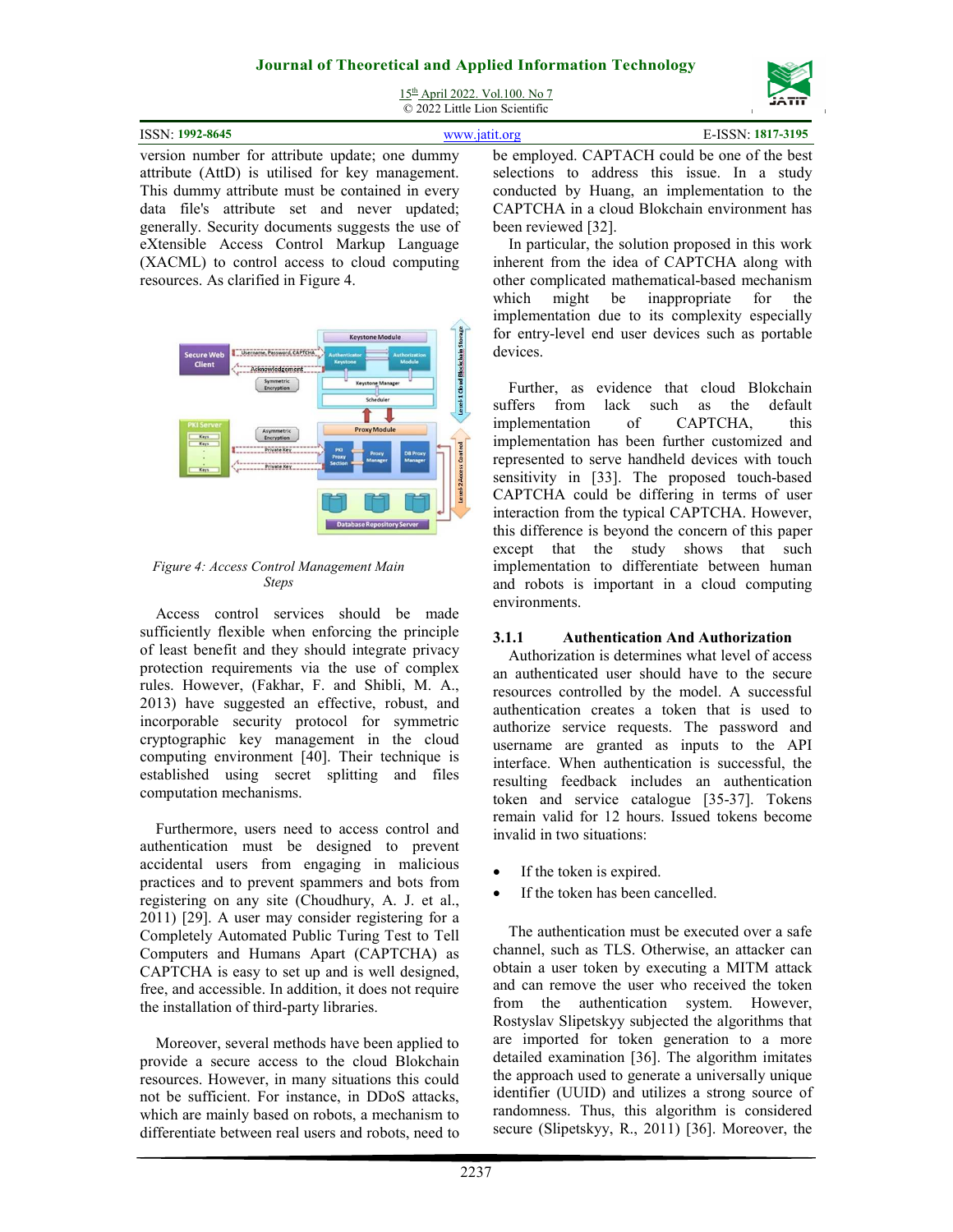15th April 2022. Vol.100. No 7 © 2022 Little Lion Scientific

| ISSN: 1992-8645                                                                                                                                                                                                                                                                                                                                                                                                        | www.jatit.org |  | E-ISSN: 1817-3195 |
|------------------------------------------------------------------------------------------------------------------------------------------------------------------------------------------------------------------------------------------------------------------------------------------------------------------------------------------------------------------------------------------------------------------------|---------------|--|-------------------|
| method for protecting sensitive data is the hash particular account is unlocked (e.g. application<br>$\mathcal{C}$ and $\mathcal{C}$ and $\mathcal{C}$ and $\mathcal{C}$ and $\mathcal{C}$ and $\mathcal{C}$ and $\mathcal{C}$ and $\mathcal{C}$ and $\mathcal{C}$ and $\mathcal{C}$ and $\mathcal{C}$ and $\mathcal{C}$ and $\mathcal{C}$ and $\mathcal{C}$ and $\mathcal{C}$ and $\mathcal{C}$ and $\mathcal{C}$ and |               |  |                   |

function; hash functions are primarily used to generate fixed-length output data that serve as a shortened reference to the original data. In different standards and applications, the most commonly used hash function are MD5 [38-40].

## **3.1.2 Signing Authorization**

As mentioned above, account objects do not hold the sensitive private keys of the associated Ethereum accounts, but are merely placeholders to identify the cryptographic keys with all operations that require authorization (e.g. transaction signing) are performed by the account manager after granting it access to the private keys.

There are a few different ways one can authorize the account manager to execute signing operations, each having its advantages and drawbacks. Since the different methods have wildly different security guarantees, it is essential to be clear on how each works:

Single authorization: The simplest way to sign a transaction via the account manager is to provide the passphrase of the account every time something needs to be signed, which will ephemerally decrypt the private key, execute the signing operation and immediately throw away the decrypted key. The drawbacks are that the passphrase needs to be queried from the user every time, which can become annoying if done frequently; or the application needs to keep the passphrase in memory, which can have security consequences if not done properly; and depending on the keystore's configured strength, constantly decrypting keys can result in non-negligible resource requirements.

Multiple authorizations: A more complex way of signing transactions via the account manager is to unlock the account via its passphrase once, and allow the account manager to cache the decrypted private key, enabling all subsequent signing requests to complete without the passphrase. The lifetime of the cached private key may be managed manually (by explicitly locking the account back up) or automatically (by providing a timeout during unlock). This mechanism is useful for scenarios where the user may need to sign many transactions or the application would need to do so without requiring user input. The crucial aspect to remember is that anyone with access to the account manager can sign transactions while a running untrusted code).

# **3.1.3 Account Lifecycle**

Having created an encrypted keystore for your Ethereum accounts, you can use this account manager for the entire account lifecycle requirements of your native application. This includes the basic functionality of creating new accounts and deleting existing ones; as well as the more advanced functionality of updating access credentials, exporting existing accounts, and importing them on another device.

Although the keystore defines the encryption strength it uses to store your accounts, there is no global master password that can grant access to all of them. Rather each account is maintained individually and stored on disk in its encrypted format individually, ensuring a much cleaner and stricter separation of credentials. This individuality however means that any operation requiring access to an account will need to provide the necessary authentication credentials for that particular account in the form of a passphrase:

Either creating a new account, the caller must supply a passphrase to encrypt the account with. This passphrase will be required for any subsequent access, the lack of which will forever forfeit using the newly created account. Or deleting an existing account, the caller must supply a passphrase to verify ownership of the account. This isn't cryptographically necessary, rather a protective measure against accidental loss of accounts.

If updating an existing account, the caller must supply both current and new passphrases. After completing the operation, the account will not be accessible via the old passphrase any more.

Exporting an existing account, the caller must supply both the current passphrase to decrypt the account, as well as an export passphrase to reencrypt it with before returning the key-file to the user. This is required to allow moving accounts between machines and applications without sharing original credentials. While importing a new account, the caller must supply both the encryption passphrase of the key-file being imported, as well as a new passphrase with which to store the account. This is required to allow storing account with different credentials than used for moving them around.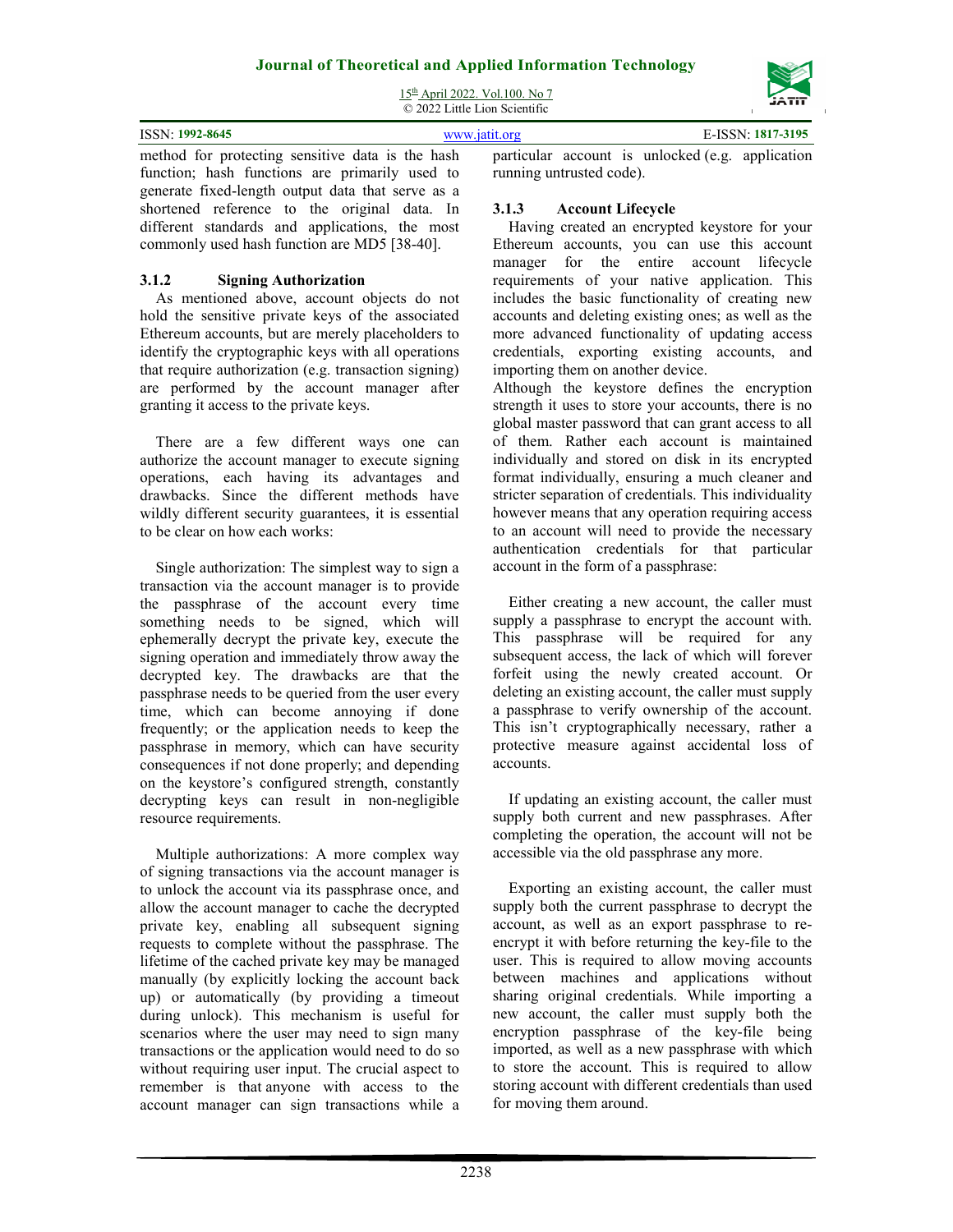

15th April 2022. Vol.100. No 7 © 2022 Little Lion Scientific

| 100<br>-8645<br><b>ICC</b><br>N | ---<br>105<br>. |
|---------------------------------|-----------------|
|                                 |                 |

The proposed approach as indicated in Figure. 4 deals with encryption and decryption flow of.. The design of flows and sequences are translated to the algorithms and pseudo-code. Then, it is implemented by software developer using programming language such as Java that is appropriate for the requirement and design. After the implementation and Internal testing, the output of the design is then analyzed and verified as to confirm whether the end result is equivalent to the projected design output. Windows/Linux is utilized as the cross platform. The database management system will be My Sequel (mySQL), which is free and open source and can handle well more than thousand users simultaneously. As verified in Figure 5.



*Figure 5: Sequence Diagram Of Proposed Approach* 

#### **3.2 BLOCKCHAIN CLOUD STORAGE**

Access control to your data in the cloud Blockchain storage server is challenging and difficult to implement when sensitive data are located outside on un-trusted domain. The cloud Blokchain is multi user based system where every user would encrypt her/his files; each one will be using different levels of cryptographic security (Jansen, W. and Grance, T., 2011). It is important to reduce the key distribution complexity in such diverse system with variety of security-based settings.

It is worth mentioning that the proposed approach will be using the cryptographic algorithms. In addition to multi user access control model for databases that use Blockchain technology to provide stable, distributed data processing. The model allows the data owner to upload the data via a web portal. So, the user who has the secret key to the particular data that has been uploaded to cloud in encrypted form can only access the folder. Eventually, the system promotes data privacy by maintaining the immutability of the Blockchain by processing it in the cloud. We have proposed a secure; Blockchain based data storage and access control system to increase the security of cloud storage. as clarified in Figure 6.



*Figure 6: Cloud Blokchain Storage.*

A logical isolation mechanism for multi tenancy cloud storage is proposed in the proposed approach. The proposed approach is suggested to avoid unauthorized data access within the same tenant as well as across different tenants. Authorisation is crucial for ensuring that only authorised entities can interact with the data in cloud Blokchain. The difference between the authentication and the authorization of the cloud Blokchain is the backend repository into which the user data is stored normal user or admin(Choudhury, A. J. et al., 2011) [29].

The proposed approach has a strong user authentication for the proposed approach in which a legitimate user proves his/her authenticity prior gaining access to the proposed approach that cloud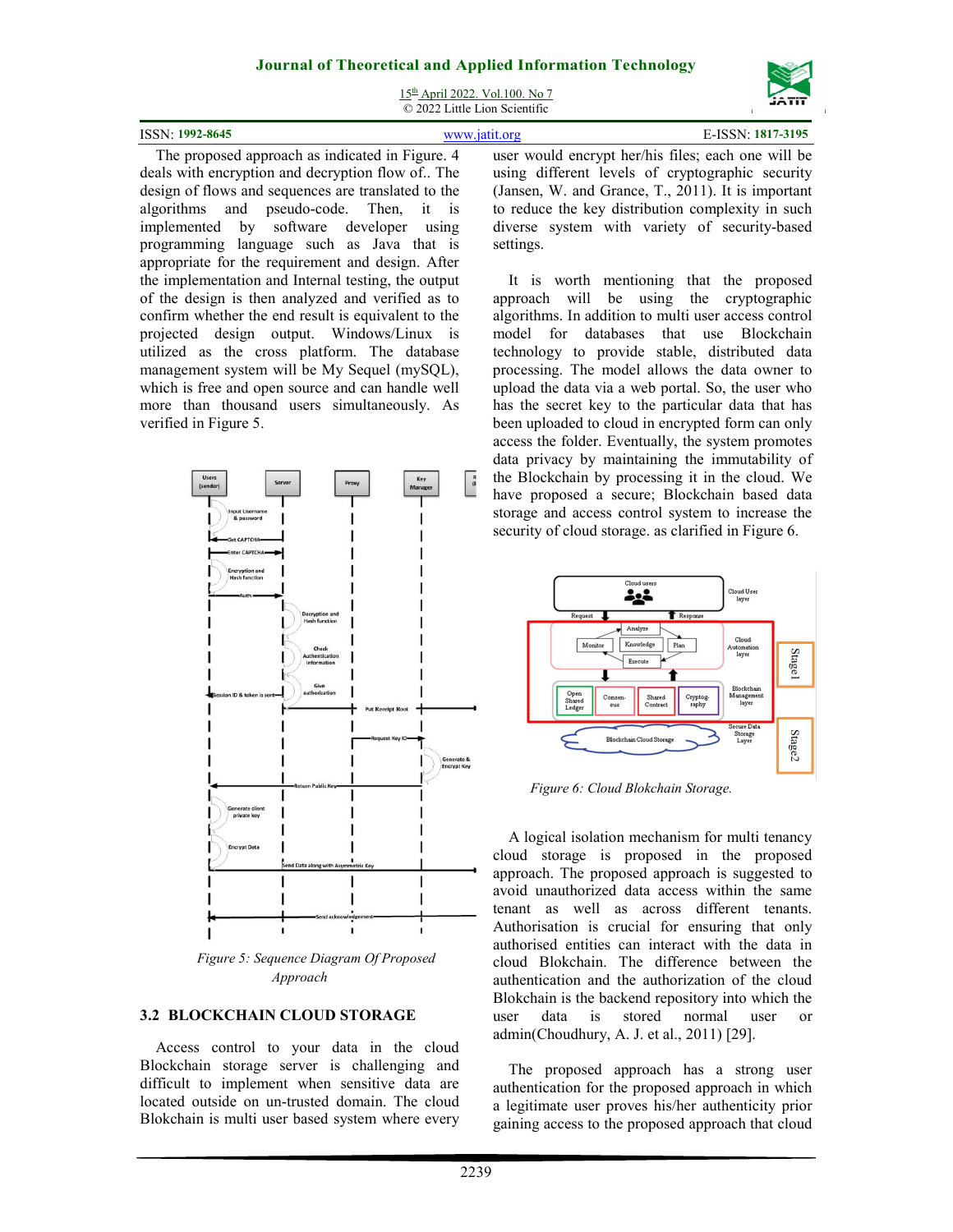

| 15 <sup>th</sup> April 2022. Vol.100. No 7 |
|--------------------------------------------|
| © 2022 Little Lion Scientific              |

| ISSN: 1992-8645                           | www.jatit.org |                                                    | E-ISSN: 1817-3195 |  |  |
|-------------------------------------------|---------------|----------------------------------------------------|-------------------|--|--|
| Blokchain paradigm. The proposed approach |               | published; private key is kept safe and locked.    |                   |  |  |
| employs a two-step verification procedure |               | Typically using a passphrase and the pair works as |                   |  |  |
| involving passwords and CAPTCHA.          |               | follows; encrypting function holds two properties  |                   |  |  |

The purpose of this proposed approach is to deploy mutual authentication, session key establishment, identity management, user privacy, and security against many popular forms of hacking. The server is assumed to never grant concessions to network adversaries in cases in which attacks occur after a connection is established. According to the NIST, the enterprise must use two authentication models: an internal model and an external model, which is considered to be a temporary solution; both models are custom implementations in cloud Blokchain.

#### **4. EVALUATION PEER PARTICIPANTS SCENARIO**

Let's begin by examining simple symmetric key encryption. The same key is used for encryption and decryption, so it is called symmetric key. Look at this scenario, Ceasar encryption is the simplest one with alphabets of a message are shifted by a fixed number, and this number is called the Key. In this example F is a function defined by shift by three in alphabet. Consider, "Meet me at the cinema." You shift by three the S key value of every letter to encrypt it, and your receiver decrypts it using the same three as the key. Shift the other way every character to view the original message. Three is the key in this trivial example. Since the same key is used for encryption and decryption, it is a symmetric key. Note that the key and the encryption and decryption functions are typically much more complex in a real application.

Note: that symmetric key encryption has issues. Number one, it is easy to derive the secret key from the encrypted data. And number two, the key distribution. These issues are further exasperated in a Blockchain decentralized network where participants are unknown to each other.

Let's now examine how Public-key cryptography addresses these issues. Instead of a single secret key, it employs two different keys that take care of both the issues of symmetric key encryption. Look at this scenario, lowercase b uppercase B be the private public-key pair for a participant in Baghdad/ Iraq/ Iraq. Let lowercase k and uppercase K be the pair of keys for the participant and Karbalaa/ Iraq. Public-key is

follows; encrypting function holds two properties with a key pair. The public-key private key pair has the unique quality that even though a data is encrypted with the private key, it can be decrypted with the corresponding public-key and vice versa. As clarified in Figure 7.



#### *Figure 7: Examine Public-Key Cryptography Addresses Scenario.*

Now let's from different perspective on the previous scenarios, Authenticate the sender and the receiver. We'll examine just one common use of a symmetric key encryption. Let's say a participant in Baghdad/ Iraq wants to transact with the participant in Karbalaa/ Iraq. Instead of sending just a simple message, a participant in Baghdad/ Iraq will send a transaction data encrypted by Baghdad/ Iraq's private key, and then encrypted by Karbalaa/ Iraq's public key. Karbalaa/ Iraq will first decrypt the data using its own private key, then use Baghdad/ Iraq's public key to decrypt assigned transaction data. This ensures that only Karbalaa/ Iraq can decrypt and receive the data and that only Baghdad/ Iraq could have sent the data.

## **5. CONCLUSION**

A decentralized Blockchain is distributed and an open ledger that records transactions. It is a peer to peer network. All the peers share the responsibility of running the network; a server manages complete access to an application. A Person with full access to the server can control the application fully. The decentralized application (dApp) is distributed across the Blockchain. The data is distributed and cannot be changed on Blockchain.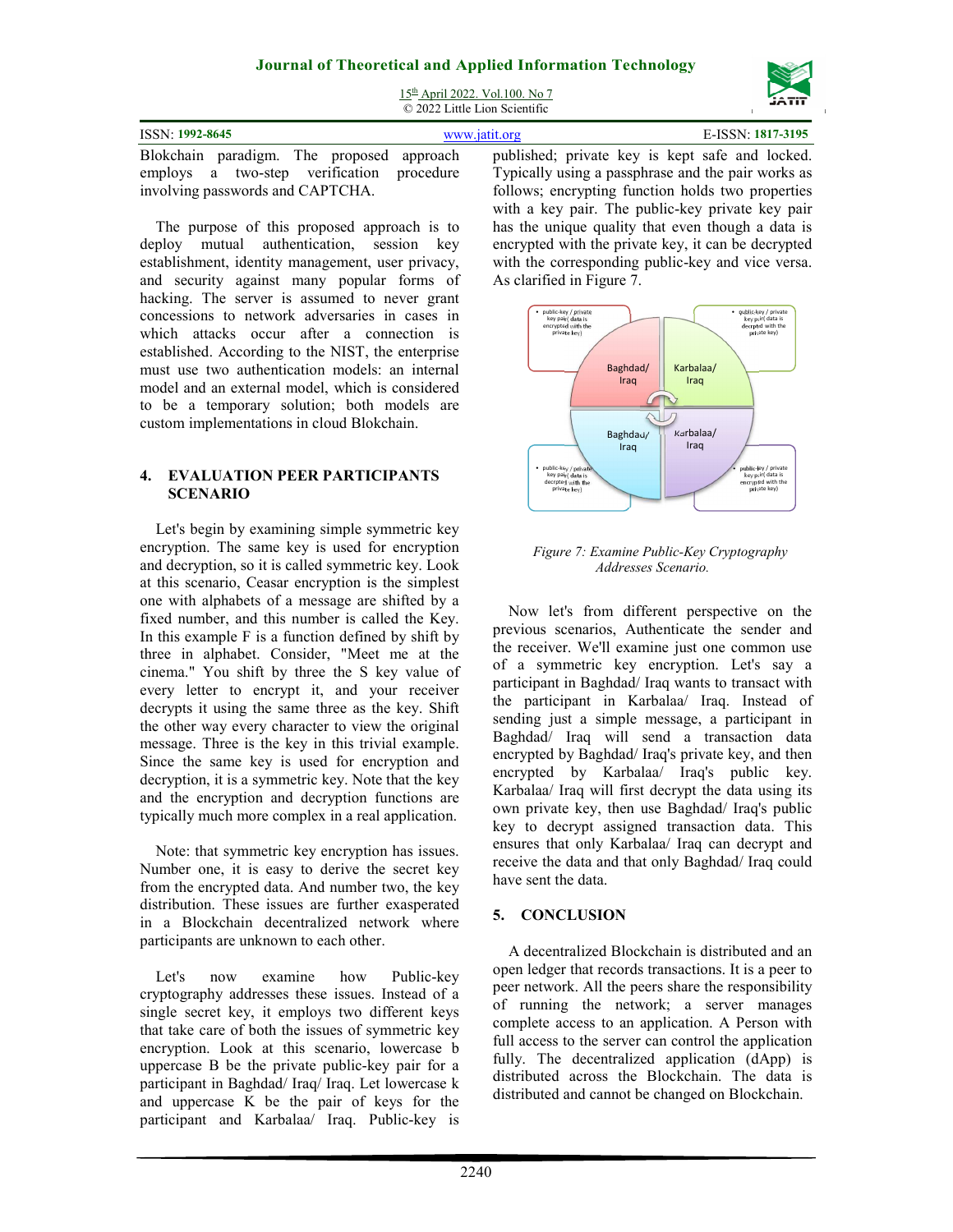

15th April 2022. Vol.100. No 7 © 2022 Little Lion Scientific

| ISSN: 1992-8645 |  |  |        |                |   | E-ISSN: 1817-3195 |
|-----------------|--|--|--------|----------------|---|-------------------|
|                 |  |  | $\sim$ | $\mathbf{r}$ . | . | 1.777             |

In the proposed approach, we developed a decentralized application where the personal data access by any organization is recorded, and this data is stored on Blockchain where it cannot be altered. The decentralized proposed approach application also gives full control to the user to share the personal information with the organization they like. The personal data is encrypted using symmetric algorithm and the keys are further encrypted to add another layer of security. Finally, as the proposed approach creation and invocation of each contract can be stored in the Blockchain.

The privacy of user information should be ensured when using Blockchain in the cloud computing environment and the user information should be completely encrypted. If the user information is not encrypted and left behind, the user information can be guessed from the remaining information. Therefore, this study discussed the proposed approach of providing security by presenting a secure Blockchain use and encryption technique. The analysis of the security and experiment shows that the proposed approach has achieved better storages scalability while providing higher security outcomes compared to other approaches.

#### **REFERENCES**

- [1] Shrestha AK, Vassileva J. Towards decentralized data storage in general cloud platform for metaproducts. InProceedings of the International Conference on Big Data and Advanced Wireless Technologies 2016 Nov 10 (pp. 1-7).
- [2] Tenopir C, Allard S, Douglass K, Aydinoglu AU, Wu L, Read E, Manoff M, Frame M. Data sharing by scientists: practices and perceptions. PloS one. 2011 Jun 29;6(6):e21101.
- [3] Ndiyoi M, Rweyemamu M, Meadows K. Strengthening livelihoods through food and nutrition security in vulnerable SADC countries. Midterm review of OSRO/RAF/510-511/SAF, RIACSO, Johannesburg, viewed. 2014 Jan;20.
- [4] Poslad S. Using Multi-agent Systems to Specify Safe and Secure Services for Virtual Organisations. InSafety and Security in Multiagent Systems 2009 (pp. 258-273). Springer, Berlin, Heidelberg.
- [5] Landau S. Privacy and security A multidimensional problem. Communications of the ACM. 2008 Nov 1;51(11):25-6.
- [6] Shrestha AK, Vassileva J. Towards decentralized data storage in general cloud platform for metaproducts. InProceedings of the International

Conference on Big Data and Advanced Wireless Technologies 2016 Nov 10 (pp. 1-7).

- [7] Shrestha P, Maharjan S, de la Rosa GR, Sprague A, Solorio T, Warner G. Using String Information for Malware Family Identification. InIbero-American Conference on Artificial Intelligence 2014 Nov 24 (pp. 686-697). Springer, Cham.
- [8] McMahan B, Moore E, Ramage D, Hampson S, y Arcas BA. Communication-efficient learning of deep networks from decentralized data. InArtificial intelligence and statistics 2017 Apr 10 (pp. 1273-1282). PMLR.
- [9] Shrestha AK, Vassileva J, Deters R. A blockchain platform for user data sharing ensuring user control and incentives. Frontiers in Blockchain. 2020 Oct 22;3:48.
- [10] Albaroodi H, Manickam S, Bawa PS. Critical Review of OpenStack Security: Issues and Weaknesses. J. Comput. Sci.. 2014 Jan 1;10(1):23-33.
- [11] Albaroodi, Hala A., Selvakumar Manickam, Mohammed Faiz Aboalmaaly, and Hemananthan Palakarnim. "A Pilot Study on Open Source Cloud Computing (OSCC) Awareness in the Universiti Sains Malaysia Education Sector." 1264-1273.
- [12] Wang Z, Zhu Y. A centralized HIDS framework for private cloud. In2017 18th IEEE/ACIS International Conference on Software Engineering, Artificial Intelligence, Networking and Parallel/Distributed Computing (SNPD) 2017 Jun 26 (pp. 115-120). IEEE.
- [13] Vilaplana J, Solsona F, Abella F, Filgueira R, Rius J. The cloud paradigm applied to e-Health. BMC medical informatics and decision making. 2013 Dec;13(1):1-0.
- [14] Bennani N, Guegan CG, Musicante MA, Solar GV. Sla-guided data integration on cloud environments. In2014 IEEE 7th International Conference on Cloud Computing 2014 Jun 27 (pp. 934-935). IEEE.
- [15] Alharby M, van Moorsel A. Blocksim: a simulation framework for blockchain systems. ACM SIGMETRICS Performance Evaluation Review. 2019 Jan 25;46(3):135-8.
- [16] Lin IC, Liao TC. A survey of blockchain security issues and challenges. Int. J. Netw. Secur.. 2017 Sep 1;19(5):653-9.
- [17] Workie H, Jain K. Distributed ledger technology: Implications of blockchain for the securities industry. Journal of Securities Operations & Custody. 2017 Aug 1;9(4):347-55.
- [18] Shetty S, Kamhoua CA, Njilla LL, editors. Blockchain for distributed systems security. John Wiley & Sons; 2019 Apr 16.
- [19] Matrix AI Network. (2021, 30-12-2011). New Direction for Public Chains in the Carbon